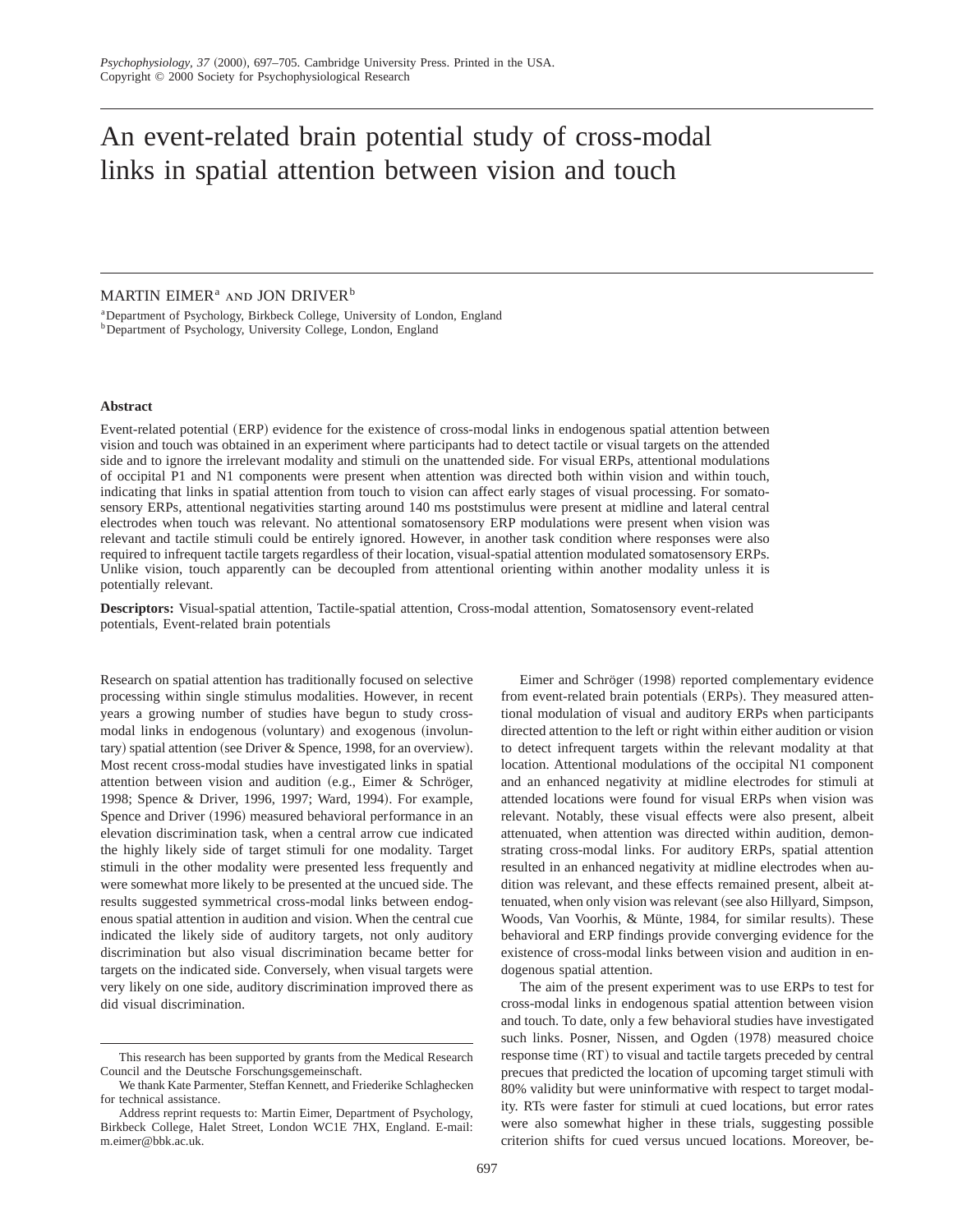cause the central cues always predicted that visual and tactile targets were likely on a common side, attention may have shifted independently within each modality to the same place. Butter, Buchtel, and Santucci (1989) presented spatially informative peripheral visual or tactile precues prior to the onset of peripheral visual (Experiment 1) or tactile targets (Experiment 2) and found that targets were detected more quickly when they were presented at the cued side, regardless of cue modality. However, this finding does not provide unequivocal evidence for cross-modal links in spatial attention between vision and touch. Because the target modality was fixed and the peripheral precues were informative, this study may have induced an endogenous shift of spatial attention within just the relevant target modality, regardless of the modality of the cue (see Driver & Spence, 1994, for further discussion of this problem).

Spence, Pavani, and Driver (in press, Experiment 3) provided the first clear behavioral evidence for cross-modal links in endogenous spatial attention between vision and touch. Participants made an elevation discrimination in response to visual and tactile targets presented on the left or right side. In different blocks, one target modality was more likely than the other, and targets within this primary modality were highly likely to appear on one side, whereas targets of the secondary modality were somewhat more likely to be presented on the opposite side. Participants were instructed to direct their attention to the expected location of primary modality targets while leaving attention within the secondary modality diffuse. RTs were faster for stimuli presented on the side attended in the primary modality, both for the primary and secondary modality, regardless of whether touch or vision was primary, indicating a tendency for spatial attention to shift together in these modalities. However, attentional effects were larger for the primary modality, suggesting that spatial orienting within touch or vision affects processing for the other modality in an attenuated fashion, as previously found for audiovisual links in spatial attention (Eimer  $&$ Schröger, 1998; Spence & Driver, 1996).

If there are symmetrical cross-modal links in spatial attention between vision and touch, this linkage should be reflected in attentional ERP modulations comparable to the ERP effects observed in unimodal studies. For visual ERPs, spatial attention is known to result in amplitude modulations of occipital P1 and N1 components (Eason, 1981; Eimer, 1994; Mangun, Hillyard, & Luck, 1993) and in enhanced negativities for attended stimuli at midline electrodes (Eimer, 1996; Eimer & Schröger, 1998). Attentional P1 and N1 modulations are interpreted as evidence for perceptual sensory gating processes within visual perception (Mangun, 1995), whereas the later effects may primarily reflect attentional modulations of postperceptual processes (Eimer, 1998; Mangun & Hillyard, 1991). If there are cross-modal links in spatial attention from touch to vision, similar although perhaps attenuated effects on visual ERPs should be found when attention is directed to the location of tactile stimuli. Similar predictions can be made for somatosensory ERPs, although only relatively few researchers to date have investigated unimodal ERP effects of spatial attention in the somatosensory modality. Michie (1984) found enhanced negativities for tactile stimuli at attended locations that were largest at central electrodes contralateral to the stimulated side. The somatosensory N1 component (mean latency  $= 130-150$  ms) was not affected by spatial attention, but attentional negativities overlapped with the subsequent P2 and N2 components. In other studies, researchers found attentional N1 modulations, with larger N1 components elicited by tactile stimuli at attended locations (García-Larrea, Lukaszewicz, & Mauguière, 1995; Michie, Bearpark,

Crawford, & Glue, 1987). In García-Larrea et al.'s study, this effect tended to be earlier (around 120 ms poststimulus) over the hemisphere contralateral to the stimulation. Cross-modal links in spatial attention from vision to touch should be reflected in similar although possibly smaller attentional effects on somatosensory ERPs when attention is directed to the location of visual stimuli.

In a pilot study for the present experiment, ERPs were recorded in a situation where single tactile and visual stimuli were presented in random order on the left or right side. Attention had to be directed to the left or right within either vision or touch to detect infrequent targets of this relevant modality at the attended location. The currently irrelevant modality could be completely ignored. ERP evidence for the existence of cross-modal links from touch to vision was indeed found. When compared with unattended stimuli, visual stimuli at attended locations elicited larger occipital N1 components and an enhanced negativity at midline electrodes not only when vision was relevant but also when touch was relevant. However, a very different pattern of results was obtained for somatosensory ERPs. Although enlarged negativities for attended tactile stimuli were observed when touch was relevant, no attentional ERP modulations were elicited when vision was relevant and tactile stimuli could be ignored. These findings may suggest the existence of asymmetrical links in spatial attention between vision and touch, with vision being affected by tactile attention but not vice versa. An immediate problem for this interpretation was posed by Spence et al.'s (in press) behavioral demonstration of symmetrical cross-modal links between vision and touch. In their study, effects of tactile-spatial attention on visual discrimination were equivalent to the effects of visual-spatial attention on tactile discrimination latencies.

There is however a potentially important difference between the Spence et al. (in press) study and our ERP pilot experiment. To demonstrate effects of visual-spatial attention on tactile discrimination, Spence et al. obviously had to instruct participants to respond to visual as well as to tactile stimuli. In contrast, in our pilot study, where visual-spatial attention failed to affect somatosensory ERPs, none of the tactile stimuli required any response, that is, touch could be completely ignored when vision was relevant. The same applied for the visual-auditory study of Eimer and Schröger (1998), and yet cross-modal effects were apparent in the visual and auditory ERPs. Nevertheless, the possibility should be considered that tactile information processing is special in that tactile stimuli can be decoupled from spatial attention in other modalities when they can be completely ignored but not when they remain potentially relevant for responding. In contrast, cross-modal links in vision and audition may be present regardless of the response relevance of visual and auditory stimuli.

This hypothesis was put to test in the present experiment by comparing attentional modulations of visual and somatosensory ERPs in three different task conditions. Tactile and visual stimuli were presented randomly and with equal probability on the left or right side. Participants were instructed to attend to the left or right side for an entire experimental block and to respond to infrequent target stimuli. In the judge-vision condition, only visual targets at attended locations required a response and tactile stimuli could be entirely ignored. In the judge-touch condition, only tactile targets at attended locations required a response and visual stimuli could be entirely ignored. A third condition (vision-primary/touchsecondary) was identical to the judge-vision condition except that participants now also had to respond to rare target stimuli regardless of their location. Thus, although participants still had no reason to focus tactile attention on just the side that was relevant for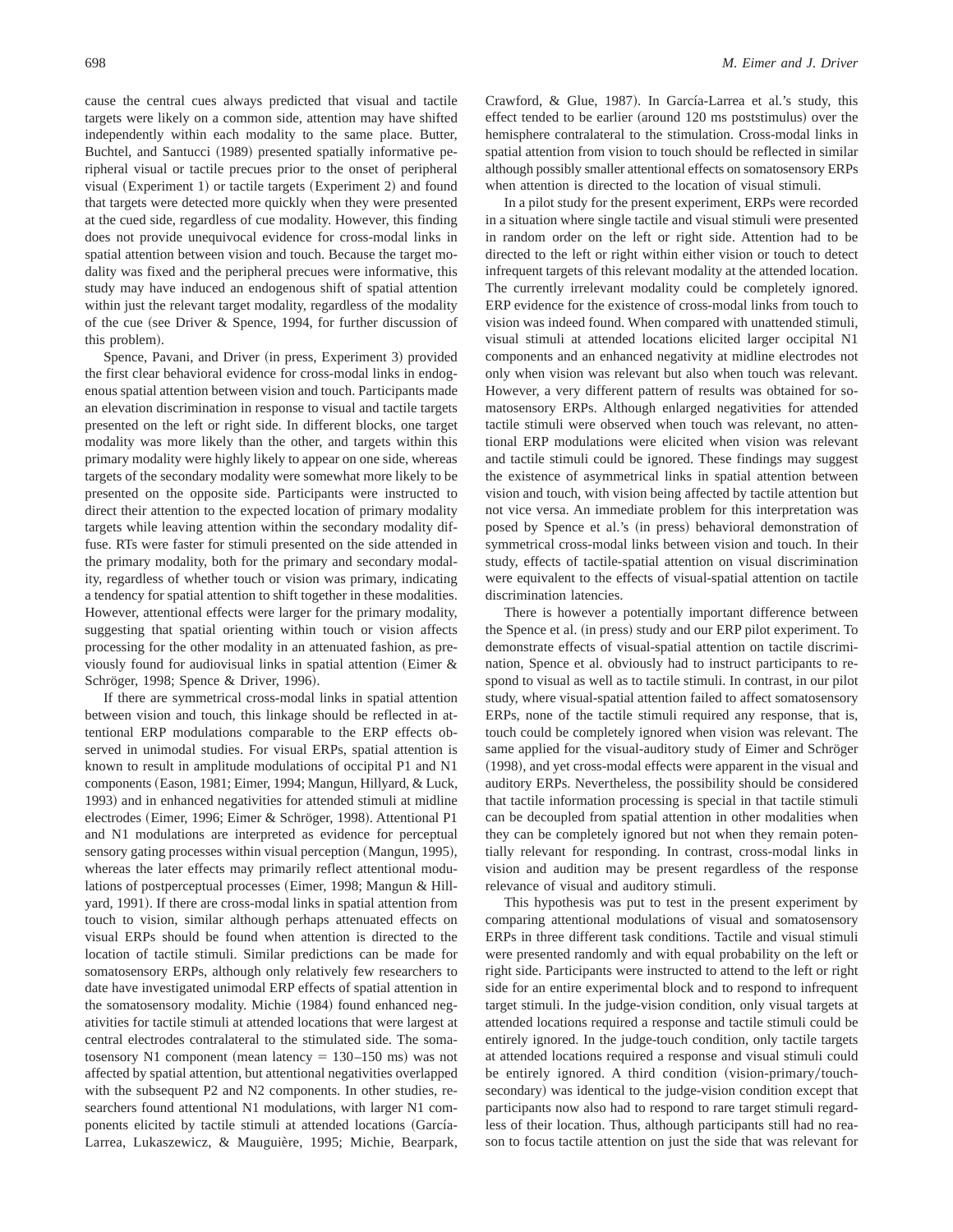vision, as for the judge-vision condition, they could no longer entirely ignore touch because they occasionally had to response to tactile targets on either side. To keep vision the primary modality and to ensure focused attention to just one side within vision, each block contained 12 visual targets at the attended location but only three tactile targets on the left side and three tactile targets on the right.

If there are cross-modal links in spatial attention from touch to vision, attentional modulations of visual ERPs in the judge-touch condition should be similar to the effects observed in the judgevision condition. For somatosensory ERPs, attentional modulations were expected for the judge-touch condition.<sup>1</sup> If there were symmetrical cross-modal links between vision and touch, similar effects should be seen in the judge-vision condition. In contrast, no such effects of visual-spatial attention on somatosensory ERPs should be elicited if touch could be decoupled from attentional orienting within vision whenever tactile stimuli can be completely ignored. However, if touch cannot be decoupled from visualspatial attention in this way when it remains potentially response relevant, as in the behavioral study of Spence et al. (in press), attentional effects on somatosensory ERPs should become apparent in the vision-primary/touch-secondary condition.

#### **Methods**

## *Participants*

Fourteen paid volunteers participated in the experiment. One of them had to be excluded because of a large number of eye blinks during trials, and one was excluded because of excessive  $\alpha$  wave activity. Thus, 12 participants (5 women), 22–39 years of age  $(M =$ 26.5 years) remained in the sample. Ten participants were righthanded, two were left-handed, and all had normal or corrected-tonormal vision.

#### *Stimuli and Apparatus*

Participants sat in a dimly lit experimental chamber with a headmounted microphone positioned about 2 cm in front of the mouth. Tactile stimuli were presented using two 12-volt solenoids that drove a metal rod with a blunt conical tip through a small hole onto the outside of the index fingers (see Spence, Nicholls, Gillespie,  $\&$ Driver, 1998). The rods made contact with the pad of the participant's index finger whenever a current was passed through the solenoid. The rods and fingertips were occluded so that participants could not see any movements of the rods. White noise was presented from the central loudspeaker at  $72.5~dB(A)$ , as measured from the participant's head, throughout the experimental blocks to mask any sounds made by the operation of the tactile stimulators. Visual stimuli were presented by illuminating an ensemble of green LEDs consisting of six segments arranged in a circle plus one central segment. The angular size of each LED was 0.65°, and the diameter of the circle was 2.4°. A small black cross printed on paper and attached to the central loudspeaker at an angle of about 30° below eye level served as the fixation point. The two tactile stimulators and the two LED ensembles were placed on a table 25° to the left or right of the central fixation cross at a viewing distance of about 45 cm from the participant's eyes.

Tactile nontarget stimuli consisted of one rod tip contacting the participant's index finger for 200 ms. Tactile target stimuli had a gap, where this continuous contact was interrupted for 10 ms after a duration of 95 ms. Visual nontarget stimuli consisted of the continuous illumination of one LED ensemble for 200 ms. For visual target stimuli, which like the tactile targets included a gap, the LED ensemble was illuminated for 95 ms, turned off for 10 ms, and illuminated again for 95 ms. Vocal response onset times were measured with a voice key.

## *Procedure*

The experiment consisted of 24 experimental blocks of 96 trials each, with an intertrial interval of 1,000 ms. In 72 trials, visual or tactile nontargets were presented with equal probability and in random order on the left or right side. In the remaining randomly intermingled 24 trials, visual and tactile stimuli with gaps were presented. Three task conditions were delivered, each consisting of eight successive blocks. In the judge-vision condition, the task was to respond vocally (by saying "yes") whenever a visual gap target was presented at the attended location (left or right). In the judgetouch condition, the task was to respond vocally whenever a tactile gap target was presented at the attended location (left or right). In these two conditions,  $18$  gap stimuli in the relevant modality  $(12$  at the attended side that required a response and 6 at the unattended side) plus 6 gap stimuli in the irrelevant modality  $(3 \text{ left}, 3 \text{ right})$ were delivered. In the vision-primary/touch-secondary condition, stimulus probabilities were identical to the judge-vision condition, as were the instructions except that participants now also had to respond whenever a tactile target was detected on either side. It was emphasised that tactile targets were infrequent and would appear with equal probability at the attended and unattended side. Each of the three task conditions consisted of four blocks where participants had to attend in the primary modality to the left side and four blocks where they attended to the right. These were presented in random order. The order in which the three task conditions were delivered was balanced across participants. Instructions specifying the task-relevant modality and the attended location were displayed on a computer screen prior to the start of each block.

Participants were instructed to respond as quickly and accurately as possible and to maintain central eye fixation throughout the blocks. Several training blocks were presented prior to the beginning of the first experimental block. Eye movements were closely monitored during these training blocks. Whenever the horizontal electrooculogram (EOG) revealed that participants did not maintain central eye fixation, they were reminded again of the necessity of continuously fixating on the central cross throughout an experimental block. Additional training blocks were presented until fixation control was regarded as satisfactory.

#### *Recording and Data Analysis*

The electroencephalogram  $(EEG)$  was recorded with Ag/AgCl electrodes and linked-earlobe reference from Fpz, Fz, Cz, Pz,  $C3$ , and  $C4$  (according to the 10-20 system) and from OL and

<sup>&</sup>lt;sup>1</sup> In previous unimodal spatial attention studies, somatosensory ERPs were elicited by electrical stimulation of the fingertips, whereas tactile stimuli were delivered by punctators in the present study. Because the amplitudes and latencies of somatosensory ERP components depend on the type and intensity of tactile stimulation, previous results allow no clear prediction with respect to the exact latencies of attentional ERP effects. We expected to find enhanced negativities elicited by tactile stimuli at attended locations in the N1, P2, and N2 time range when touch was relevant. Therefore, two rather broad latency windows were defined for the analysis of somatosensory ERPs. The early time interval ranged from 140 ms to 200 ms poststimulus and was expected to overlap with the somatosensory N1, and the later time window, ranging from 200 ms to 280 ms poststimulus, was expected to include the P2 and N2 components.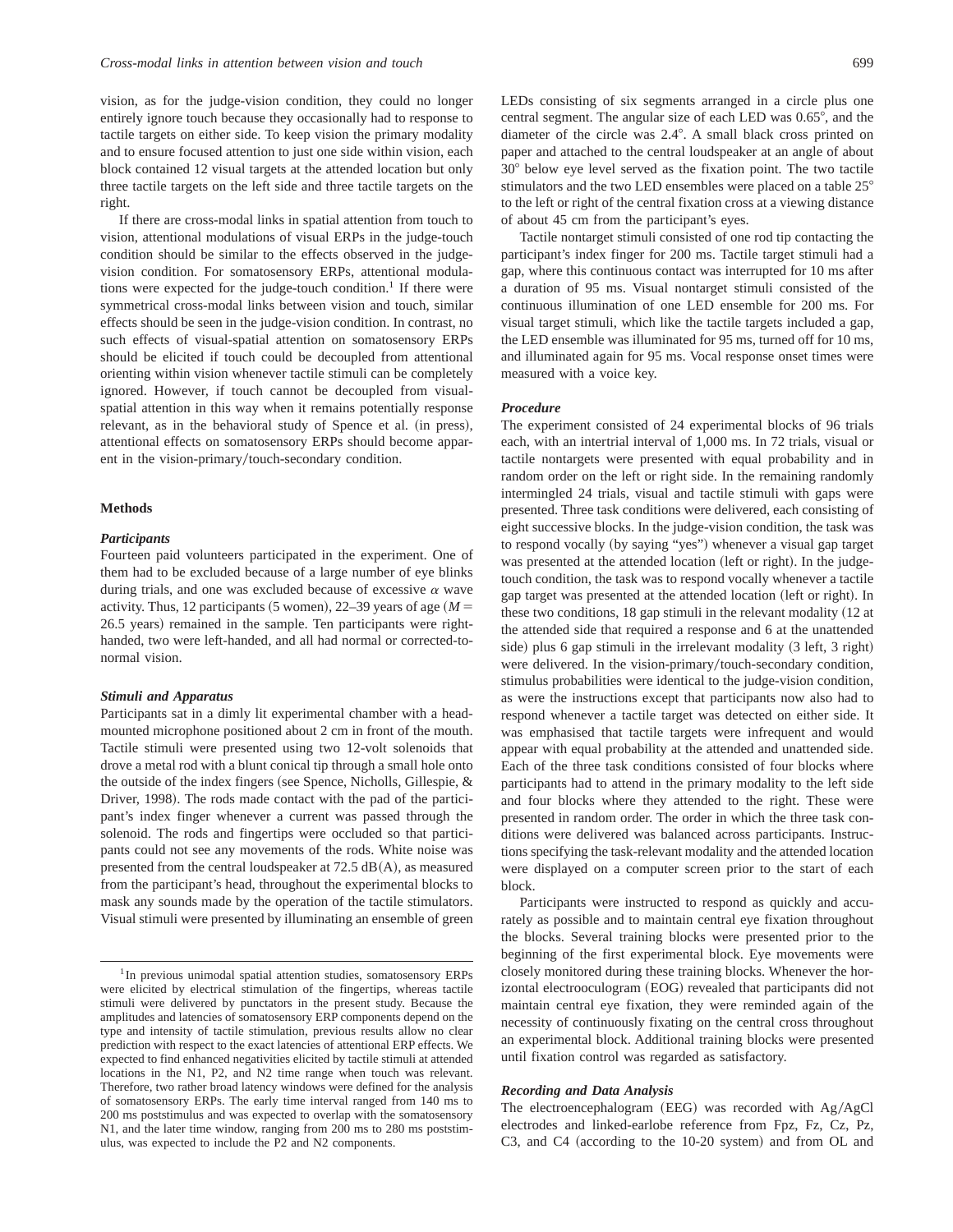OR (located halfway between O1 and T5, and O2 and T6, respectively). Horizontal EOG (HEOG) was recorded bipolarly from the outer canthi of both eyes. The impedance was kept below 10 k $\Omega$  for the EOG electrodes and below 5 k $\Omega$  for all other electrodes. The amplifier bandpass was 0.1–40 Hz. EEG and EOG were sampled with a digitization rate of 200 Hz and stored on disk. Vocal response onset times were measured for each response to detected gap targets.

EEG and EOG were epoched offline into 800-ms periods starting 100 ms prior to and ending 700 ms after the onset of the stimulus. Only EEG epochs obtained for nontarget trials were further analyzed, to avoid contamination by vocal responses. Trials with eyeblinks (Fpz exceeding  $\pm 60 \mu$ V relative to 100-ms prestimulus baseline), horizontal eye movements (HEOG exceeding  $\pm$ 30  $\mu$ V relative to baseline), other artifacts (a voltage exceeding  $\pm 60 \mu$ V at any electrode location relative to baseline), or vocal responses recorded on nontarget trials were excluded from analysis. The EEG to the nontarget stimuli was averaged separately for all combinations of stimulus modality (vision vs. touch), stimulus location (left vs. right), task (judge-vision vs. judge-touch vs. visionprimary/touch-secondary) and attended location (left vs. right), resulting in 24 ERP waveforms for each participant and electrode site. After averaging, HEOG waveforms were scored for any systematic deviations of eye position, indicating residual tendencies to move the eyes to the location of target stimuli. A residual EOG deviation exceeding  $\pm 2 \mu V$  would lead to the disqualification of participants.

All ERP measures were taken relative to the mean voltage of the 100-ms prestimulus baseline interval, and all latencies are given relative to stimulus onset. Mean amplitude values were computed separately for visual and somatosensory ERPs within prespecified time windows. For visual ERPs, the following latency windows were used: P1, 90–130 ms for lateral occipital sites; N1, 160– 210 ms for lateral occipital and midline sites; and Nd, 210–280 ms for lateral occipital and midline sites). $2$  For somatosensory ERPs, two latency windows were analyzed separately for lateral central and midline electrodes: early Nd (Nde: 140–200 ms) and late Nd (Ndl: 200–280 ms). Separate repeated measures analyses of variance (ANOVAs) were performed on ERP mean amplitude values obtained at midline and at lateral recording sites for the variables task (judge-vision vs. judge-touch vs. vision-primary/touchsecondary), spatial attention (attended vs. unattended location), stimulus side (left vs. right), and electrode location (Fz vs. Cz vs. Pz for midline electrodes, left vs. right for lateral electrodes). Separate ANOVAs were also conducted for each task condition. When appropriate, Greenhouse-Geisser adjustments to the degrees of freedom were performed, and the adjusted *p* values are reported. One-tailed paired *t* tests were performed to investigate predicted spatial attention effects at single midline sites. Nonsignificant terms and results trivially due to stimulus and anatomical laterality are not reported. For the vocal responses, repeated measures ANOVAs were performed on response latencies for the variables task and stimulus side, and paired *t* tests were conducted on arcsinetransformed error rates.

## **Results**

## *Behavioral Performance*

Vocal RTs to visual target stimuli (measured relative to the onset of the target-defining gap) were  $485$  ms and  $479$  ms in the judgevision and vision-primary/touch-secondary conditions. Response times to tactile targets were 448 ms and 544 ms in the judge-touch and vision-primary/touch-secondary conditions. Tactile RTs in the judge-touch condition were faster than visual RTs in the judgevision condition,  $F(1,11) = 6.85$ ,  $p < .024$ . Tactile responses were faster in the judge-touch condition than in the vision-primary/ touch-secondary condition,  $F(1,11) = 98.65$ ,  $p < .001$ . Importantly, responses to tactile targets in the vision-primary/touchsecondary condition were faster for stimuli presented at visually attended locations than for those presented at visually unattended locations  $(511 \text{ ms vs. } 577 \text{ ms})$ ,  $F(1,11) = 32.38$ ,  $p < .001$ , confirming the behavioral cross-modal link documented by Spence et al. (in press).

Participants missed visual targets in the judge-vision and visionprimary/touch-secondary conditions significantly more often  $(16.2\%)$ and 11.3%, respectively) than they missed tactile targets in the judge-touch condition  $(0.6\%)$ , both  $t(11) > 4.6$ , both  $p < .001$ . Participants missed 4% of all tactile targets in the vision-primary/ touch-secondary condition, which was more than were missed in the judge-touch task,  $t(11) = 3.39$ ,  $p < .006$ . More tactile targets were missed in the vision-primary/touch-secondary condition on the unattended side  $(6.6\%)$  than on the attended side  $(1.4\%)$ ,  $t(11)$  = 2.31,  $p < .041$ . The rate of false alarms to nontarget stimuli was 1%, 0.12%, and 1.4% in the judge-vision, judge-touch, and visionprimary/touch-secondary conditions, respectively.

## *Effects of Spatial Attention on Visual ERPs*

Figure 1 (left half) shows ERPs elicited by visual stimuli at lateral occipital electrodes in the judge-vision, judge-touch, and visionprimary/touch-secondary conditions. Larger occipital P1 and N1 components were elicited by visual stimuli at attended locations in all three task conditions. This was reflected in main effects of spatial attention for P1 amplitudes,  $F(1,11) = 17.16$ ,  $p < .002$ , and for N1 amplitudes,  $F(1,11) = 9.86$ ,  $p < .009$ . No Spatial attention  $\times$  Task interaction was obtained for P1 amplitudes, and subsequent ANOVAs conducted separately for each task revealed attentional P1 modulations for all three task conditions, all  $F(1,11)$  $>$ 5.3, all  $p \lt 0.042$ . A Spatial attention  $\times$  Task interaction was present for N1,  $F(2,22) = 4.65$ ,  $p < .029$ ,  $\epsilon = 0.829$ ); attentional modulations for this component were largest in the judge-vision condition and smallest in the judge-touch condition (Figure 1, left half). However, separate follow-up ANOVAs showed significant attentional N1 effects for all three tasks, all  $F(1,11) > 5.0$ , all  $p <$ .047. No significant Spatial attention $\times$  Stimulus side  $\times$  Electrode location interactions were present for P1 and N1 amplitudes, suggesting that effects of spatial attention were similar at contralateral and ipsilateral occipital electrodes (see Figure 1, left). In the Nd time range  $(210–280 \text{ ms poststimulus})$ , a main effect of spatial attention at lateral occipital sites,  $F(1,11) = 6.41$ ,  $p < .028$ , was accompanied by a highly significant Spatial attention  $\times$  Task interaction,  $F(2,22) = 13.98$ ,  $p < .001$ ,  $\epsilon = 0.855$ . As can also be seen in Figure 1 (left side), enhanced negativities for attended as compared with unattended stimuli were present in the judge-vision and the vision-primary/touch-secondary conditions, both  $F(1,11)$  > 7.7, both  $p < .02$ , but not in the judge-touch condition (Figure 1, left half).

Figure 2 shows visual ERPs elicited in the three task conditions at midline electrodes together with the resulting attended minus

 $2$ The term *Nd* is usually employed in the context of difference waveforms, where it refers to the negative difference obtained when subtracting ERPs to unattended stimuli from ERPs to attended stimuli, reflecting an enhanced negativity elicited by attended relative to unattended stimuli in the unsubtracted waveforms. We were expecting to obtain such attentional negativities within the Nd analysis intervals as defined for visual and somatosensory ERPs.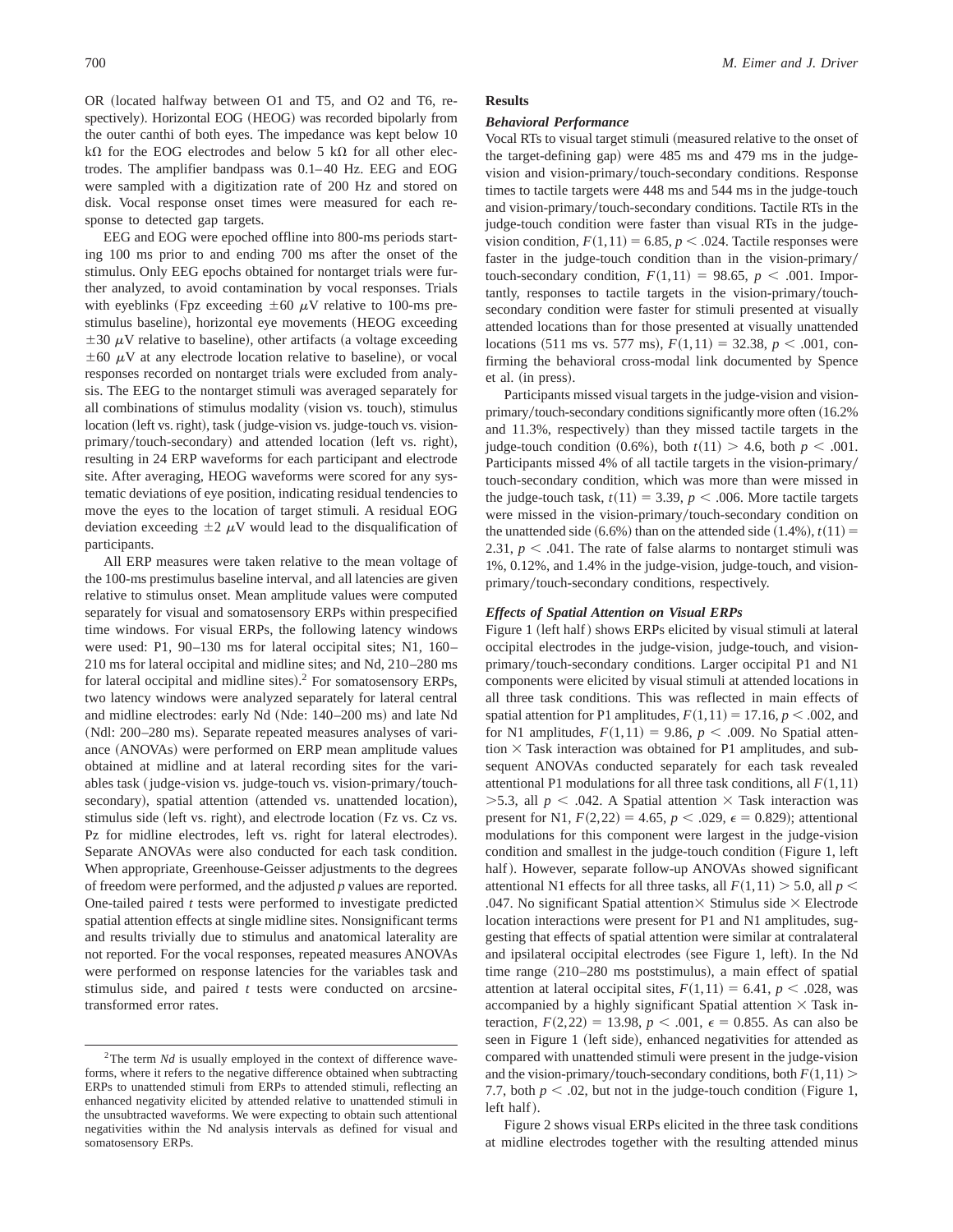

Figure 1. Left: Grand-averaged visual ERPs elicited in the Judge-Vision condition, Judge-Touch condition, and Vision-Primary/ Touch-Secondary condition, by visual stimuli at attended locations (solid lines) and unattended locations (dashed lines), at occipital sites contralateral and ipsilateral to the side of stimulus presentation. Right: Grand-averaged somatosensory ERPs elicited in the Judge-Touch condition, Judge-Vision condition, and Vision-Primary/Touch-Secondary condition, by tactile stimuli at attended locations (solid lines) and unattended locations (dashed lines), at central sites contralateral and ipsilateral to the side of stimulus presentation.

unattended difference waveforms. When compared with unattended stimuli, visual stimuli at attended locations elicited an enhanced negativity that started around 140 ms poststimulus. This effect lasted considerably longer in the judge-vision and vision-primary/ touch-secondary conditions that in the judge-touch condition and was followed by an enhanced positivity for attended relative to unattended stimuli.<sup>3</sup> In the N1 time range, a main effect of spatial attention,  $F(1,11) = 6.54$ ,  $p < .027$ , was accompanied by a Spatial attention  $\times$  Electrode interaction, $F(2,22) = 6.83$ ,  $p < .020$ ,  $\epsilon$ 0.565. No significant attentional effects were obtained at Fz. At Cz and Pz, larger negativities for attended stimuli were present for all three task conditions, all  $t(11) > 1.9$ , all  $p < .04$ . In the Nd latency window  $(210–280 \text{ ms poststimulus})$ , main effects of spatial attention were present at midline sites,  $F(1,11) = 4.83$ ,  $p < .05$ , reflecting enhanced negativities for attended stimuli. Notably, this effect was accompanied by a highly significant Spatial attention  $\times$ Task interaction,  $F(2,22) = 8.44$ ,  $p < .008$ ,  $\epsilon = 0.636$ . Significant attentional effects were obtained for all three midline sites in the judge-vision condition, all  $t(11) > 2.5$ , all  $p < .014$ , and for Cz and Pz in the vision-primary/touch-secondary condition, both  $t(11) > 1.95$ , both  $p < .039$ . In contrast, no attentional ERP modulations were present in the Nd time window for the judgetouch condition (Figure 2).

#### *Effects of Spatial Attention on Somatosensory ERPs*

Figure 1 (right half) shows ERPs elicited in the three task conditions by tactile stimuli at central electrodes ipsilateral and contralateral to the stimulated hand. Relative to unattended stimuli, attended stimuli elicited an enhanced negativity that started around 140 ms poststimulus and overlapped with the somatosensory N1 at ipsilateral electrodes. This effect seems largest in the judge-touch condition, smaller in the vision-primary/touch-secondary condition, and absent in the judge-vision condition. A main effect of spatial attention was found in the Nde interval  $(140–200 \text{ ms poststim}$ ulus),  $F(1,11) = 19.9$ ,  $p < .001$ . This effect was present in the judge-touch condition and in the vision-primary/touch-secondary condition, both  $F(1,11)$  > 5.67, both  $p < .036$ , but not in the judgevision condition,  $F \leq 1$  (Figure 1, right). In spite of this difference, no significant Spatial attention  $\times$  Task interaction was obtained in the Nde time window. Between 200 and 280 ms poststimulus (Ndl latency range), a main effect of spatial attention,  $F(1,11) = 20.0$ ,  $p < .001$ , again reflecting enhanced negativities elicited by tactile stimuli at attended locations, was accompanied by a highly significant Spatial attention  $\times$  Task interaction,  $F(2,22) = 9.12$ ,  $p < .005$ ,  $\epsilon$  = 0.675. In this time range, attentional ERP modulations were elicited in the judge-touch and vision-primary/touch-secondary conditions, both  $F(1,11) > 11.5$ , both  $p < .006$ , but they were entirely absent in the judge-vision condition,  $F < 1$ , (Fig. 1, right). No significant Attention $\times$ Stimulus side $\times$ Electrode location interactions were found at lateral central electrodes within either analysis window, indicating that effects of spatial attention were of similar size at contralateral and ipsilateral sites.

<sup>&</sup>lt;sup>3</sup>This late positivity may in part reflect a P300 elicited in response to events at attended locations because these events require a target/nontarget classification.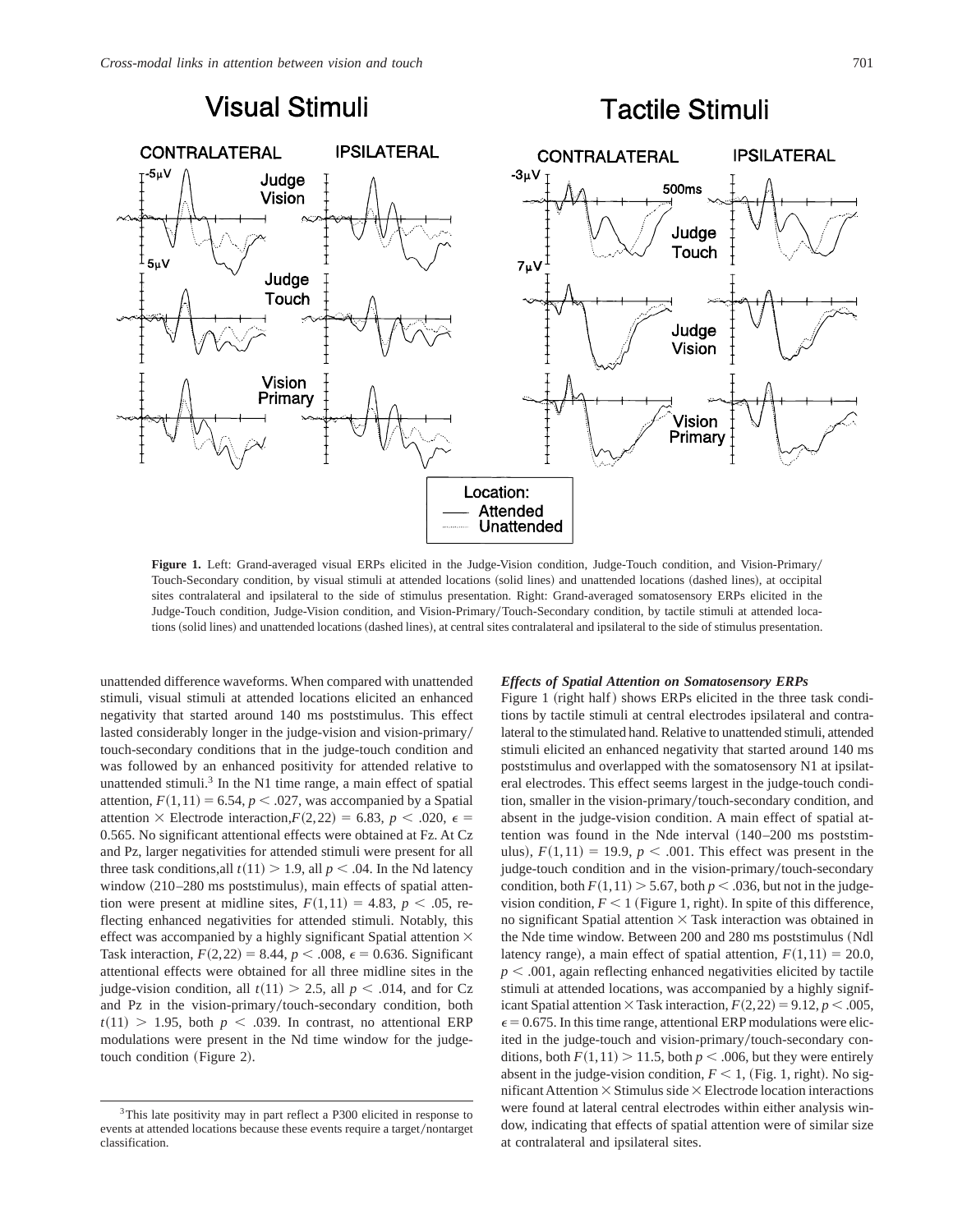

**Figure 2.** Grand-averaged visual ERPs elicited at midline electrodes in the Judge-Vision condition, Judge-Touch condition, and Vision-Primary/Touch-Secondary condition, by visual stimuli at attended locations (solid lines) and unattended locations (dashed lines). Right: Difference waveforms obtained at midline electrodes by subtracting ERPs to visual stimuli at unattended locations from ERPs to visual stimuli at attended locations in the Judge-Vision condition (thick solid lines), Judge-Touch condition (dashed lines), and Vision-Primary/Touch-Secondary condition (thin solid lines).

Figure 3 shows somatosensory ERPs elicited in the three task conditions at midline electrodes together with the resulting attended minus unattended difference waveforms. When compared with unattended stimuli, tactile stimuli at attended locations elicited an enhanced negativity that started around 130 ms poststimulus. This effect was largest in the judge-touch condition, smaller in the vision-primary/touch-secondary condition, and apparently absent in the judge-vision condition. Main effects of spatial attention were present in the Nde as well as in the Ndl latency windows,  $F(1,11) = 8.55$  and 18.81,  $p < .014$  and .001, respectively. In the Nde time window, this effect was accompanied by a Spatial attention  $\times$  Electrode interaction,  $F(2,22) = 13.32, p < .001, \epsilon = 0.820,$ and a Spatial attention  $\times$  Task  $\times$  Electrode interaction,  $F(4,44) =$ 3.39,  $p < .037$ ,  $\epsilon = 0.641$ . Further analyses showed no significant attentional effects at Fz. At Cz and Pz, attentional modulations were present in the judge-touch condition and the vision-primary/ touch-secondary condition, all  $t(11) > 2.07$ , all  $p < .032$ , but importantly were absent in the judge-vision condition (Figure 3). In the Ndl latency range, a Spatial attention  $\times$  Electrode interaction,  $F(2,22) = 8.97$ ,  $p < .003$ ,  $\epsilon = 0.808$ , indicated that attentional negativities were largest at Cz. In addition, a Spatial attention  $\times$  Task interaction,  $F(2,22) = 8.91, p < .005, \epsilon = 0.700$ , and a Spatial attention  $\times$  Task  $\times$  Electrode interaction,  $F(4,44) =$ 5.83,  $p < .018$ ,  $\epsilon = 0.378$ , were present. Subsequent *t* tests showed that significant Ndl effects were present in the judge-touch condition and in the vision-primary/touch-secondary condition at all three midline sites, all  $t(11) > 2.4$ , all  $p < .018$ , but were absent in the judge-vision condition (Figure 3).

The attentional modulations observed for somatosensory ERPs in the Ndl latency range at midline and lateral central electrodes were further investigated by ANOVAs including only data obtained in two of the three task conditions. When the judge-touch condition and the vision-primary/touch-secondary condition were analyzed together, significant Spatial attention  $\times$  Task interactions were obtained at midline sites,  $F(1,11) = 6.4$ ,  $p < .028$ , and lateral central electrodes,  $F(1,11) = 5.61$ ,  $p < .037$ , demonstrating that attentional effects were attenuated in the vision-primary/touch secondary condition relative to the judge-touch condition. When the vision-primary/touch-secondary condition and the judge-vision condition were analyzed together, Spatial attention  $\times$  Task interactions were again obtained at midline sites,  $F(1,11) = 5.19, p < .044$ , and lateral central electrodes,  $F(1,11) = 7.23$ ,  $p < .021$ , reflecting the fact that attentional negativities were present in the vision-primary/ touch-secondary condition but not in the judge-vision condition.

#### **Discussion**

The aim of this ERP study was to investigate cross-modal links in endogenous spatial attention between vision and touch. Recent behavioral evidence (Spence et al., in press) suggests a tendency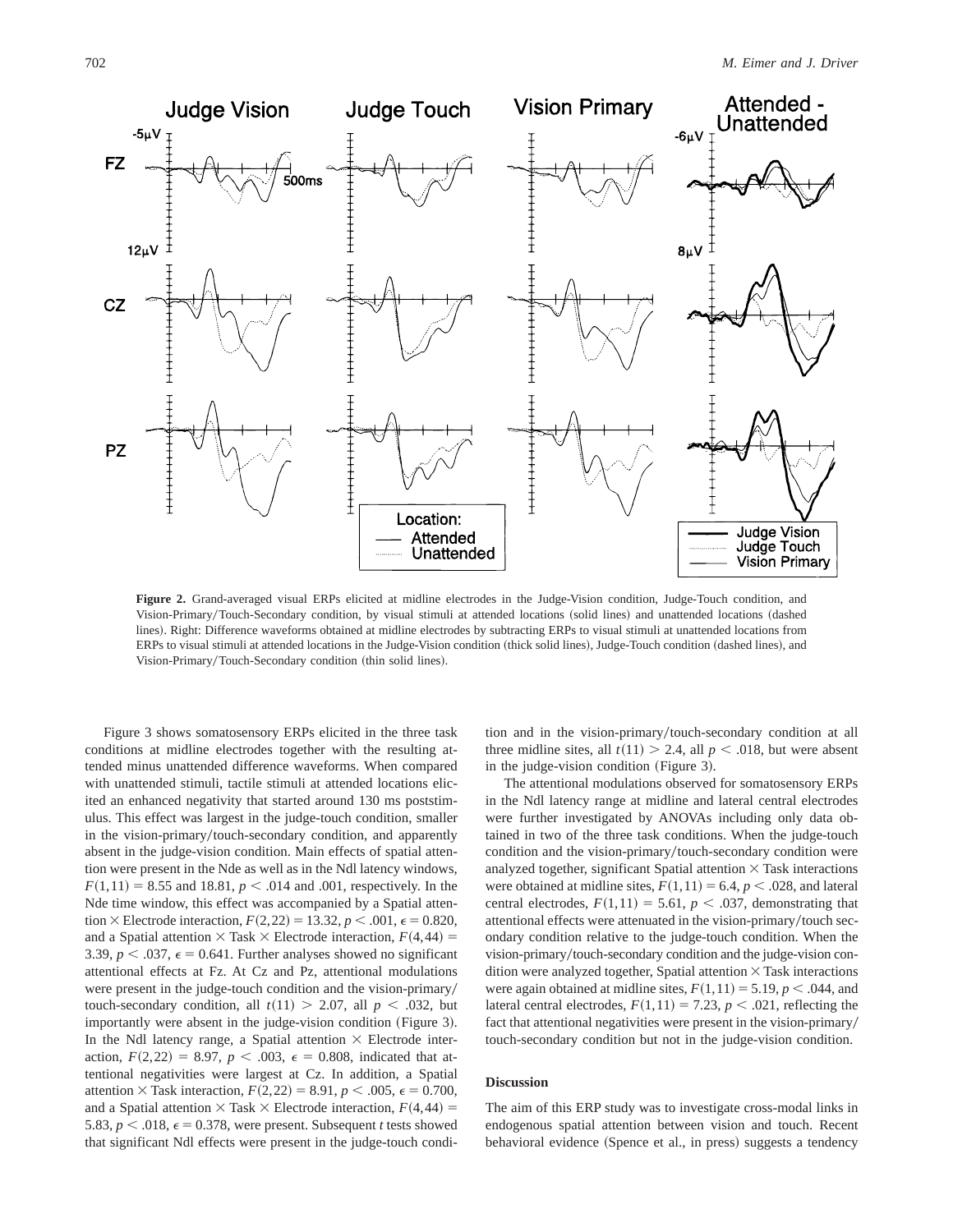

**Figure 3.** Grand-averaged somatosensory ERPs elicited at midline electrodes in the Judge-Touch condition, Judge-Vision condition, and Vision-Primary/Touch-Secondary condition, by tactile stimuli at attended locations (solid lines) and unattended locations (dashed lines). Right: Difference waveforms obtained at midline electrodes by subtracting ERPs to tactile stimuli at unattended locations from ERPs to tactile stimuli at attended locations in the Judge-Touch condition (thick solid lines), Judge-Vision condition (dashed lines), and Vision-Primary/Touch Secondary condition (thin solid lines).

for spatial attention to shift together in vision and touch. In the present experiment, visual and tactile stimuli were presented equiprobably on the left or right sides, and ERPs to nontarget stimuli were compared for attended versus unattended locations in each modality under conditions when the respective modality was either task relevant or irrelevant.

For visual ERPs, modulations by spatial attention of occipital P1 and N1 components and enhanced negativities for attended stimuli at midline and occipital electrodes were obtained when vision was relevant. Similar modulations by spatial attention were present when touch was task relevant instead, with larger occipital P1 and N1 components and enhanced midline negativities in the  $N1$  time range  $(160–210 \text{ ms poststimulus})$  for visual stimuli presented at locations that were attended for touch, thus demonstrating cross-modal links. Our finding that spatial attention to the location of tactile stimuli produced systematic modulations of visual ERPs between 100 ms to 200 ms poststimulus provides evidence for the existence of cross-modal links in spatial attention between touch and vision.<sup>4</sup> In the Nd latency window  $(210-$  280 ms poststimulus) spatial attention effects were only present when vision was relevant; they were absent when attention was directed to the location of tactile stimuli. Overall, this pattern of results suggests that cross-modal links from touch to vision in endogenous spatial attention primarily affect early stages of visual processing. The cross-modal effects observed for visual ERPs in the present study are similar to the effects reported by Eimer and Schröger (1998) in a study of cross-modal links in spatial attention between audition and vision, where attentional modulations of occipital N1 components plus increased negativities at midline electrodes were similarly found when attention was directed to the location of auditory stimuli.

For somatosensory ERPs, the pattern of results obtained in the present study is more complex. When only touch was task relevant, spatial attention was reflected by enhanced negativities at midline and lateral central electrodes between 140 ms and 280 ms poststimulus, overlapping with the somatosensory N1 component at ipsilateral central electrodes. In contrast to the cross-modal influences seen on visual ERPs, no significant attentional modulations

<sup>4</sup>These early spatial attention effects on visual ERPs could in part result from undetected deviations from central fixation. In a sustained spatial attention situation, some participants may move their eyes towards the attended location prior to or at the beginning of some experimental blocks and may remain fixated on this position. Such gaze deviations are notoriously difficult to detect on the basis of HEOG recordings. Although

participants were strongly instructed to keep fixating on the central cross, several training blocks were presented prior to EEG recording where eye fixation was closely monitored, and if necessary fixation instructions were repeated, this possibility cannot be completely ruled out. Deviations in gaze control cannot, however, account for the effects of spatial attention on somatosensory ERPs.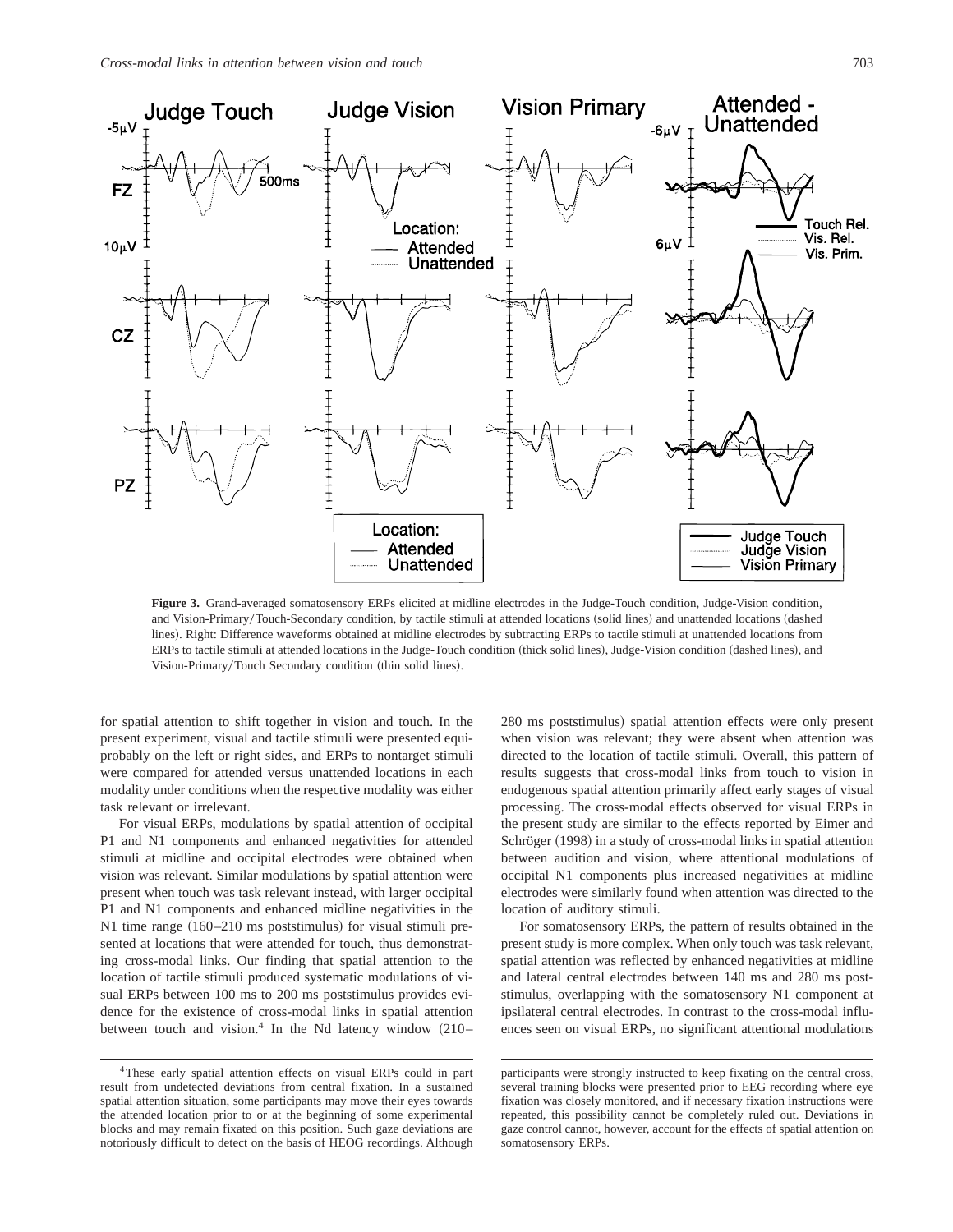were found for somatosensory ERPs in the judge-vision condition when touch was entirely response irrelevant. This finding replicates the results obtained in our pilot study. The null influence of visual-spatial attention on somatosensory ERPs in the judge-vision condition appears to be in conflict with the behavioral results of Spence et al. (in press), who found unequivocal psychophysical evidence for symmetric links between vision and touch. However, their psychophysical measures required that events in both modalities always received a response, whereas tactile events were entirely response irrelevant in the judge-vision condition. Consideration of this difference raised the possibility that touch may be decoupled from visual-spatial attention whenever tactile stimuli can be entirely ignored yet may be linked cross-modally whenever tactile stimuli are potentially response relevant, as in Spence et al.'s (psychophysical studies. The present experiment produced supportive evidence for this hypothesis. Although attentional modulations of somatosensory ERPs were absent in the judge-vision condition, clear attentional effects on somatosensory ERPs were elicited in the vision-primary/touch-secondary condition, which was identical in all respects to the judge-vision condition except that participants now also had to respond to rare tactile targets that were equally probable on the left and right. In this condition, tactile stimuli at attended locations elicited enhanced negativities at lateral central and at midline electrodes. Between 140 and 200 ms poststimulus, these effects were comparable in size to the effects obtained in the judge-touch condition. Beyond 200 ms, they were attenuated but still clearly present.

This pattern of results lends support to the idea that although the distribution of spatial attention within vision leaves tactile processing unaffected when tactile stimuli can be entirely ignored, the modalities become linked if touch becomes potentially response relevant. The vocal performance in response to tactile targets in the vision-primary/touch-secondary condition showed an analogous influence of visual-spatial attention, replicating the link between visual attention and touch that was demonstrated behaviorally by Spence et al. (in press) when touch was response relevant. These findings emphasize the value of ERPs for the study of attentional mechanisms. In contrast to behavioral measures, ERPs can be recorded under conditions of fully focused attention when unattended stimuli are entirely response irrelevant. In the present study, cross-modal links from vision to touch could only be observed when touch was potentially relevant but not when attention was fully focused within vision. This insight could not have been obtained exclusively on the basis of behavioral measures and thus adds to the psychophysical results of Spence et al. and qualifies their conclusions.

The results obtained for somatosensory ERPs suggest that touch is functionally different from both vision and audition with respect to cross-modal links in spatial attention. Modulations of visual and auditory ERPs by spatial attention directed in the other modality

are found even when the modality in question is entirely task  $irrelevant$  (Eimer & Schröger, 1998), indicating that visual and auditory processing cannot be completely decoupled from spatial attention. Similarly, visual ERPs showed modulation by spatial attention to tactile stimuli in the judge-touch condition, indicating that vision cannot be decoupled from spatial orienting within another modality. In contrast, visual-spatial attention leaves somatosensory ERPs unaffected when touch is task irrelevant. We can only speculate about the functional significance of this difference. The presence of asymmetrical links in spatial attention between vision and touch could reflect differences in the precision of spatial coding between these modalities. Because of the superior spatial precision within vision, tactile coordinates may be remapped onto visual space when attention is directed within touch but not vice versa. If this were the case, one should predict similar asymmetries between vision and audition, a prediction not supported by current data (Eimer & Schröger, 1998; Spence & Driver, 1996). Alternatively, one may argue that audition and vision cannot be decoupled from cross-modal links because these two modalities both process distal information across considerable distances and from similar sources. By contrast, touch is a more proximal sense (Gibson, 1966) that only codes information from objects in direct contact with the body surface. In many situations in daily life (e.g., when students sit in a lecture theatre), ongoing tactile information from the body as it rests in place is irrelevant to the more distant events to which the person attends (e.g., the sight and sounds of the lecturer) and should be filtered out. One way to achieve this filtering may be to prevent spatially selective modulations of somatosensory processing by decoupling any links that exist with spatial attention in other modalities, except when somatosensory information becomes potentially task relevant.

Overall, the present experiment provides the first ERP evidence for cross-modal links in endogenous spatial attention from touch to vision and (provided that tactile stimuli are potentially response relevant) from vision to touch. These findings fit with the recent psychophysical results of Spence et al (in press). They may also relate to the multimodal neurons recently observed in the primate brain by single-unit recording in monkeys. Neurons in posterior parietal cortex and ventral premotor cortex have been found that respond to both tactile and visual stimulation from similar locations in external space (Graziano & Gross, 1996). It seems plausible that such neurons may be involved in establishing the cross-modal links in spatial attention between vision and touch that are reflected by attentional modulations of visual and somatosensory ERPs, as observed in the present study. The fact that such cross-modal modulations can be seen in relatively early sensory ERP components raises the possibility that backprojections, from multimodal neurons to unimodal neurons earlier in the processing stream may also play a role in the crossmodal links we have documented.

## **REFERENCES**

- Butter, C. M., Buchtel, H. A., & Santucci, R. (1989). Spatial attentional shifts: Further evidence for the role of polysensory mechanisms using visual and tactile stimuli. *Neuropsychologia*, *27*, 1231–1240.
- Driver, J., & Spence, C. (1994). Spatial synergies between auditory and visual attention. In C. Umiltà & M. Moscovitch (Eds.), *Attention and performance XV* (pp. 311–331). Cambridge, MA: MIT Press.
- Driver, J., & Spence, C. (1998). Attention and the crossmodal construction of space. *Trends in Cognitive Sciences*, *2*, 254–262.
- Eason, R. G. (1981). Visual evoked potential correlates of early neural filtering during selective attention. *Bulletin of the Psychonomic Society*, *18*, 203–206.
- Eimer, M. (1994). 'Sensory gating' as a mechanism for visual-spatial orienting: Electrophysiological evidence from trial-by-trial cueing experiments. *Perception & Psychophysics*, *55*, 667–675.
- Eimer, M. (1996). ERP modulations indicate the selective processing of visual stimuli as a result of transient and sustained spatial attention. *Psychophysiology*, *33*, 13–21.
- Eimer, M. (1998). Mechanisms of visuospatial attention: Evidence from event-related brain potentials. *Visual Cognition*, *5*, 257–286.
- Eimer, M., & Schröger, E. (1998). ERP effects of intermodal attention and cross-modal links in spatial attention. *Psychophysiology*, *35*, 313– 327.